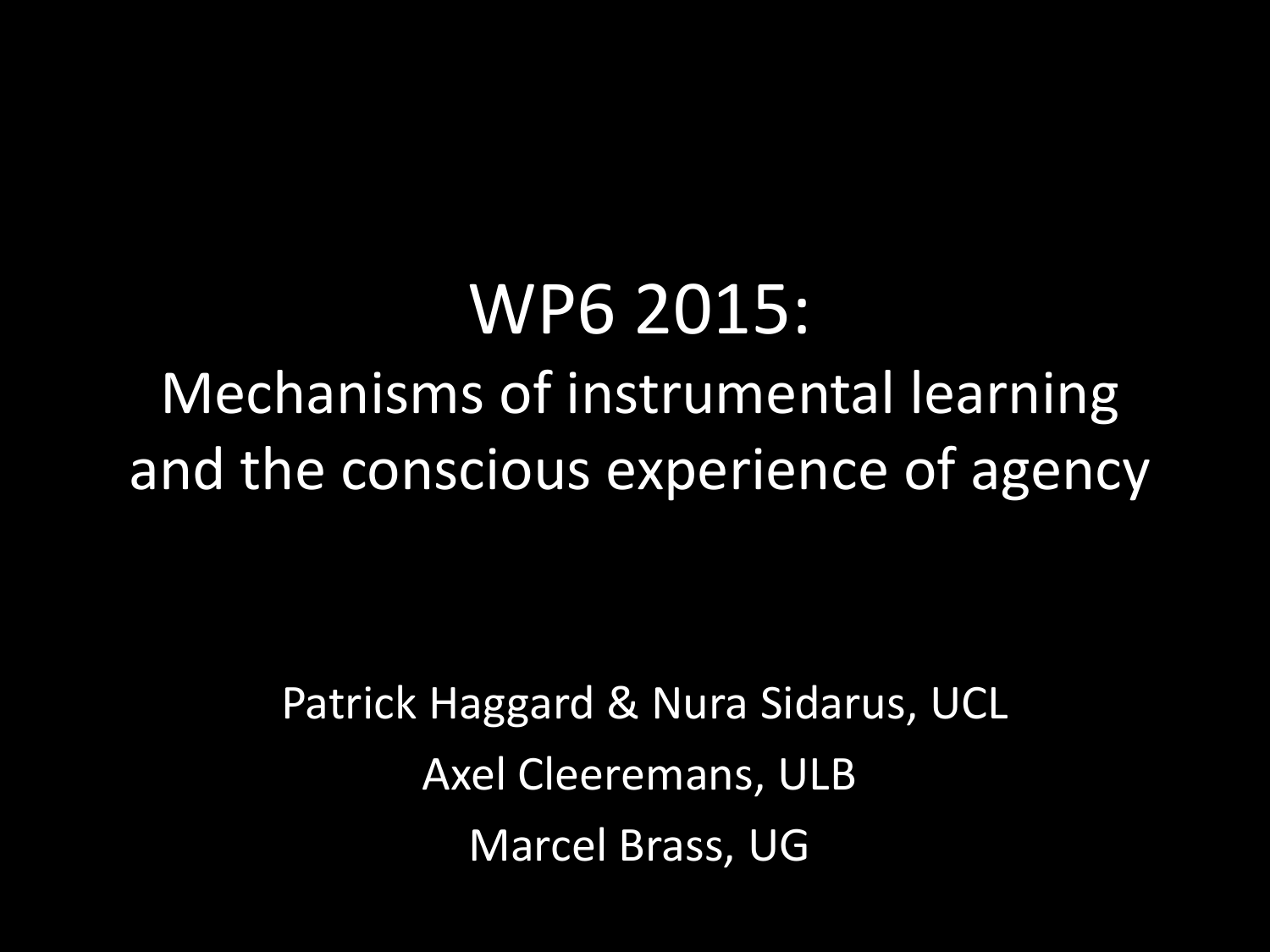## Main activities

- 1. Metacognitive fluency and sense of agency (Nura Sidarus)
	- Collaborative visit to Columbia (Metcalfe Lab)
	- COOL work presented at ASSC, Psychonomics…
	- First designs combining explicit agency attribution and implicit measures
	- $-$  PhD ends 2/2016. No more money
- 2. Freedom, coercion and responsibility (Emilie Caspar/WP7)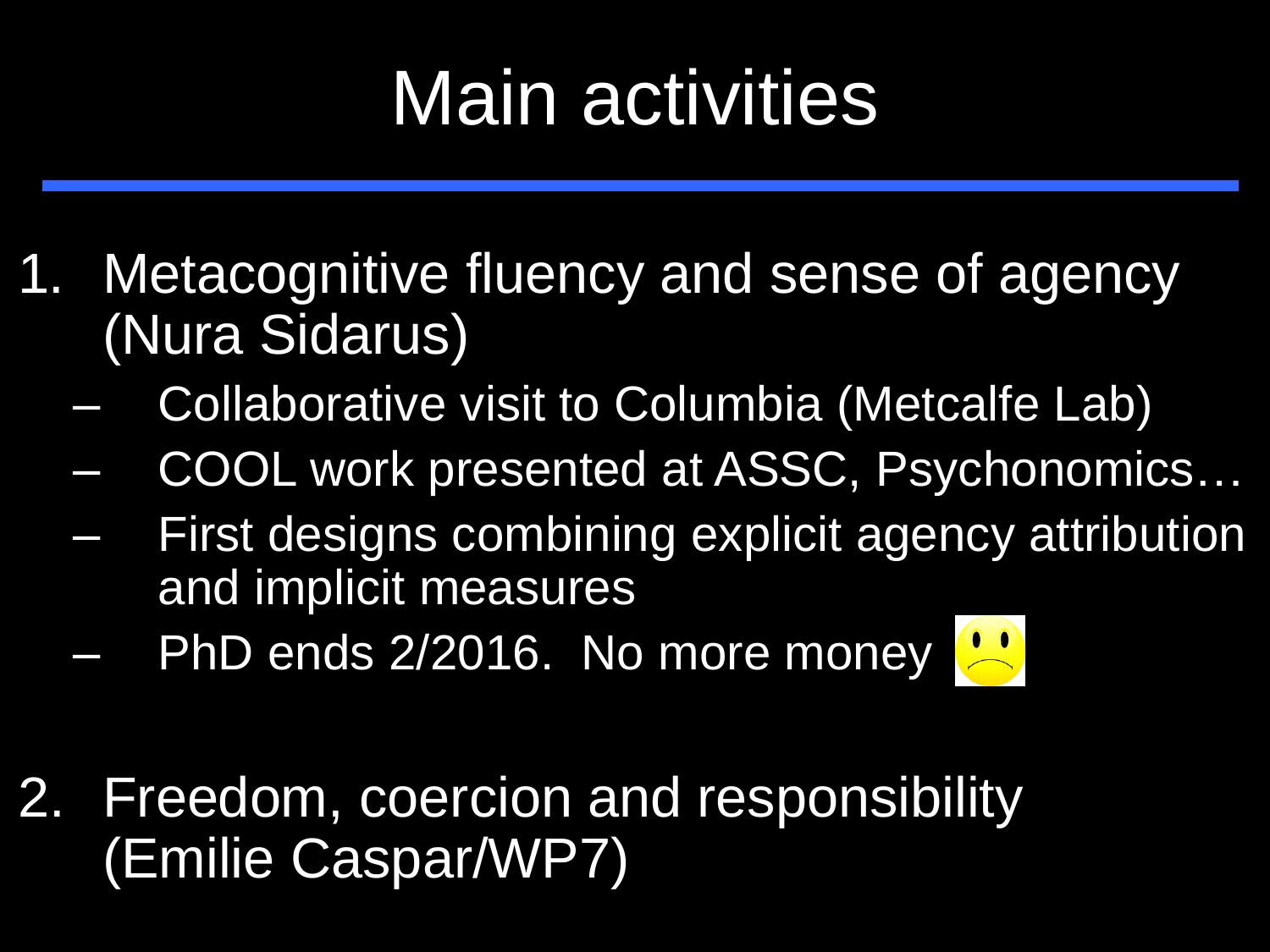Action selection processes in dorsolateral prefrontal cortex contribute to sense of agency: a meta-analysis of tDCS studies of 'intentional binding'

*Brain Stimulation*, (resubmission review)

Nima Khalighinejad, Steven Di Costa, Patrick Haggard

Institute of Cognitive Neuroscience, University College London, London WC1N 3AR, UK

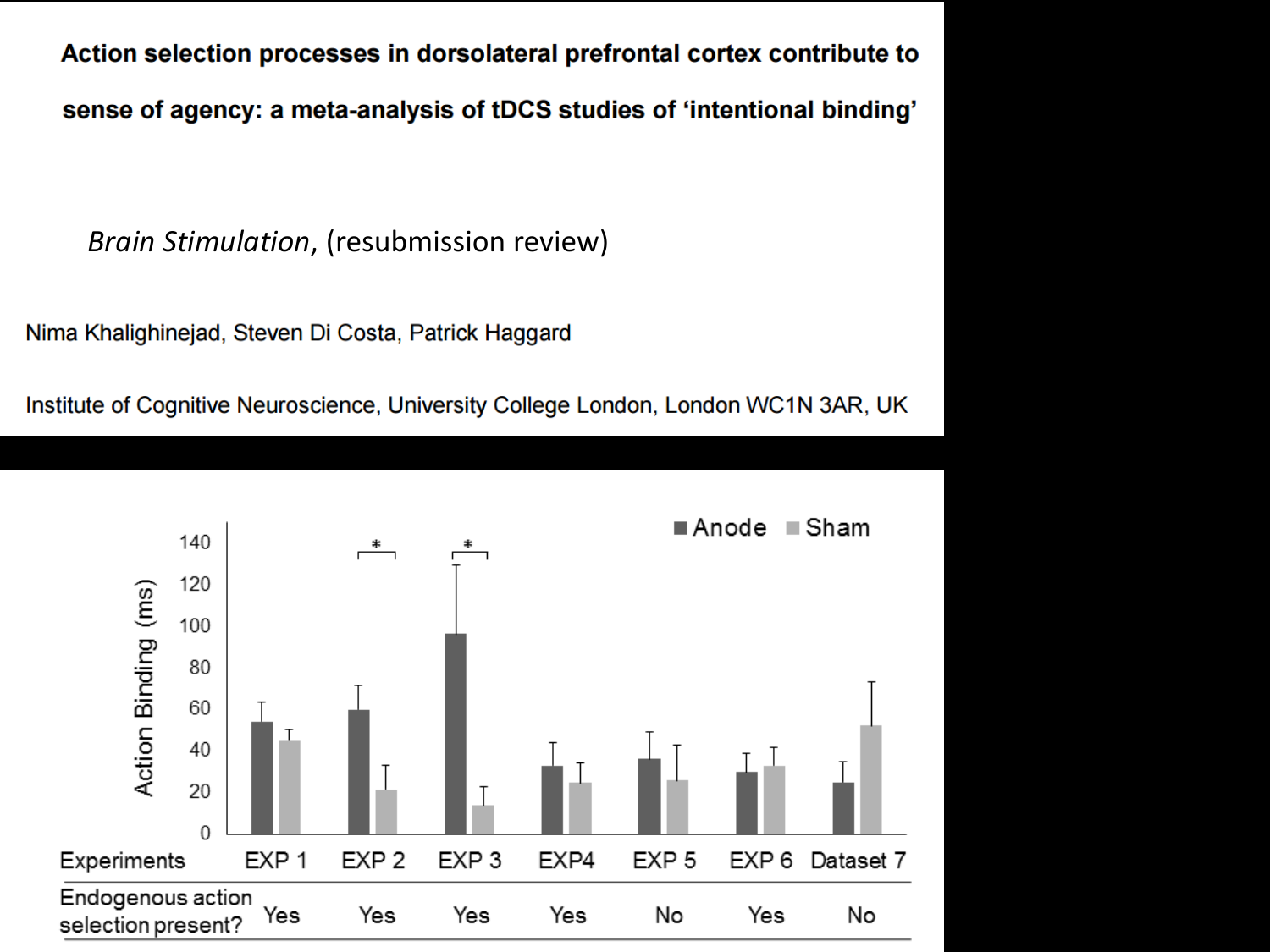## 2016 Research Questions, Future directions

• Metacognition v2.0

– How does metacognition differ from other states?

– How can we measure it?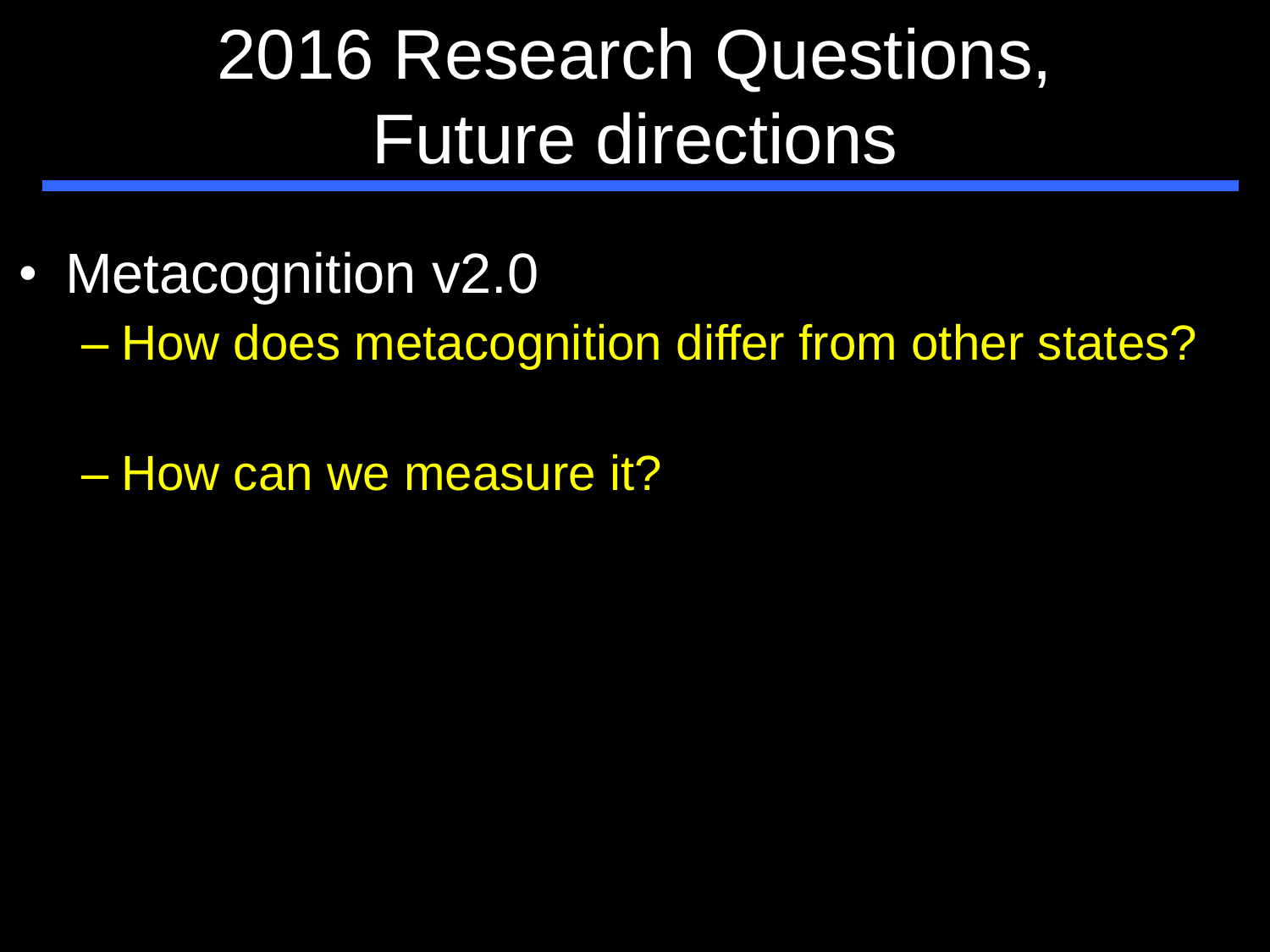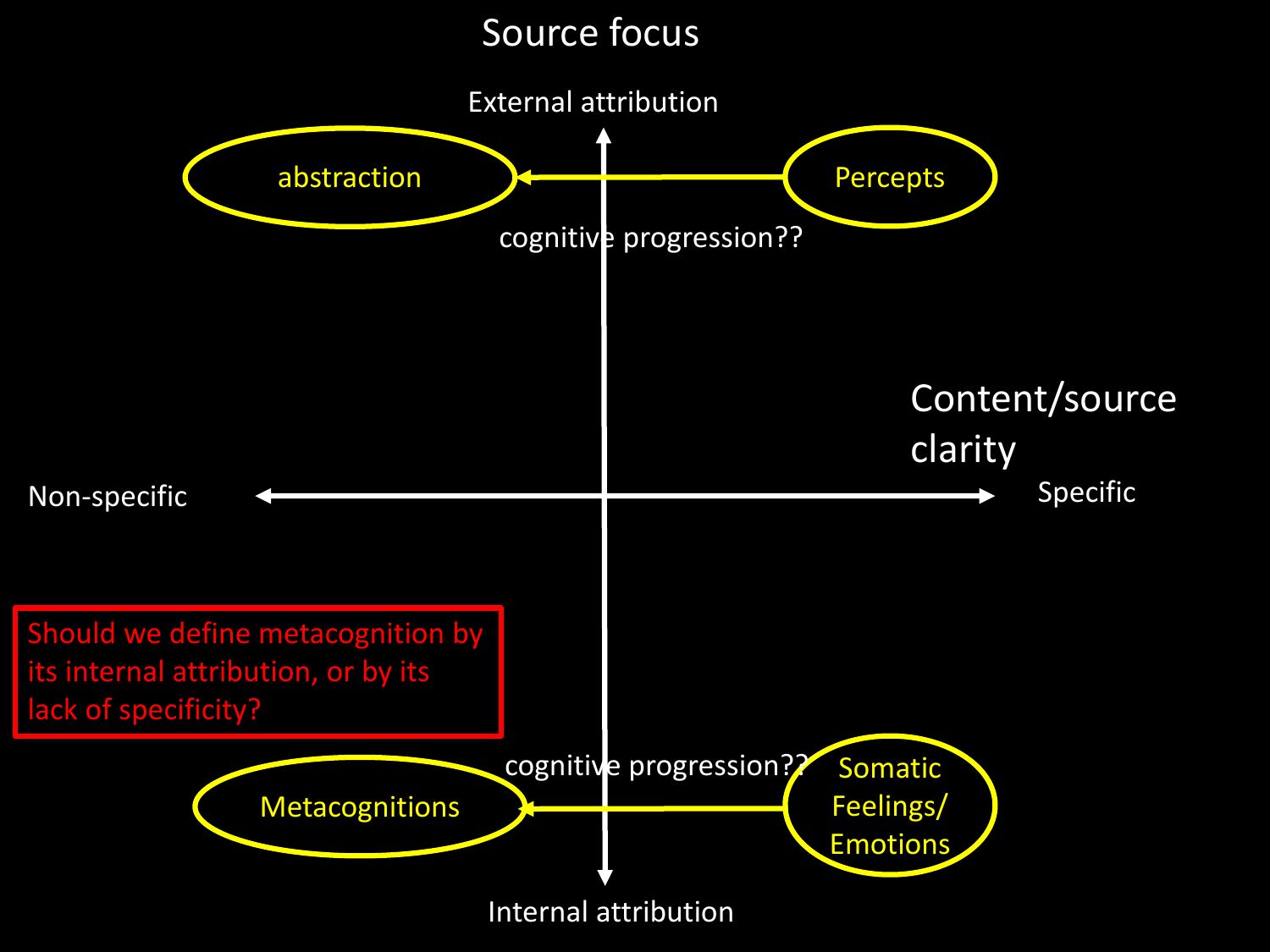## Measuring metacognition

- "How confident are you?" Perception
- "How easy was it?" Cognition
- "Did you do it?" Agency
- Do people understand the question?
- What dimensions of experience do people report?
- Can we separate these dimensions by our questions? (Probably not)
- Is metacognitive "Semantic Differential" feasible? Evaluation, potency, activity (EPA scale)
- How do we make sure we study the experience, rather than getting stuck in studying our own measurements? (cf Neuropsychology)